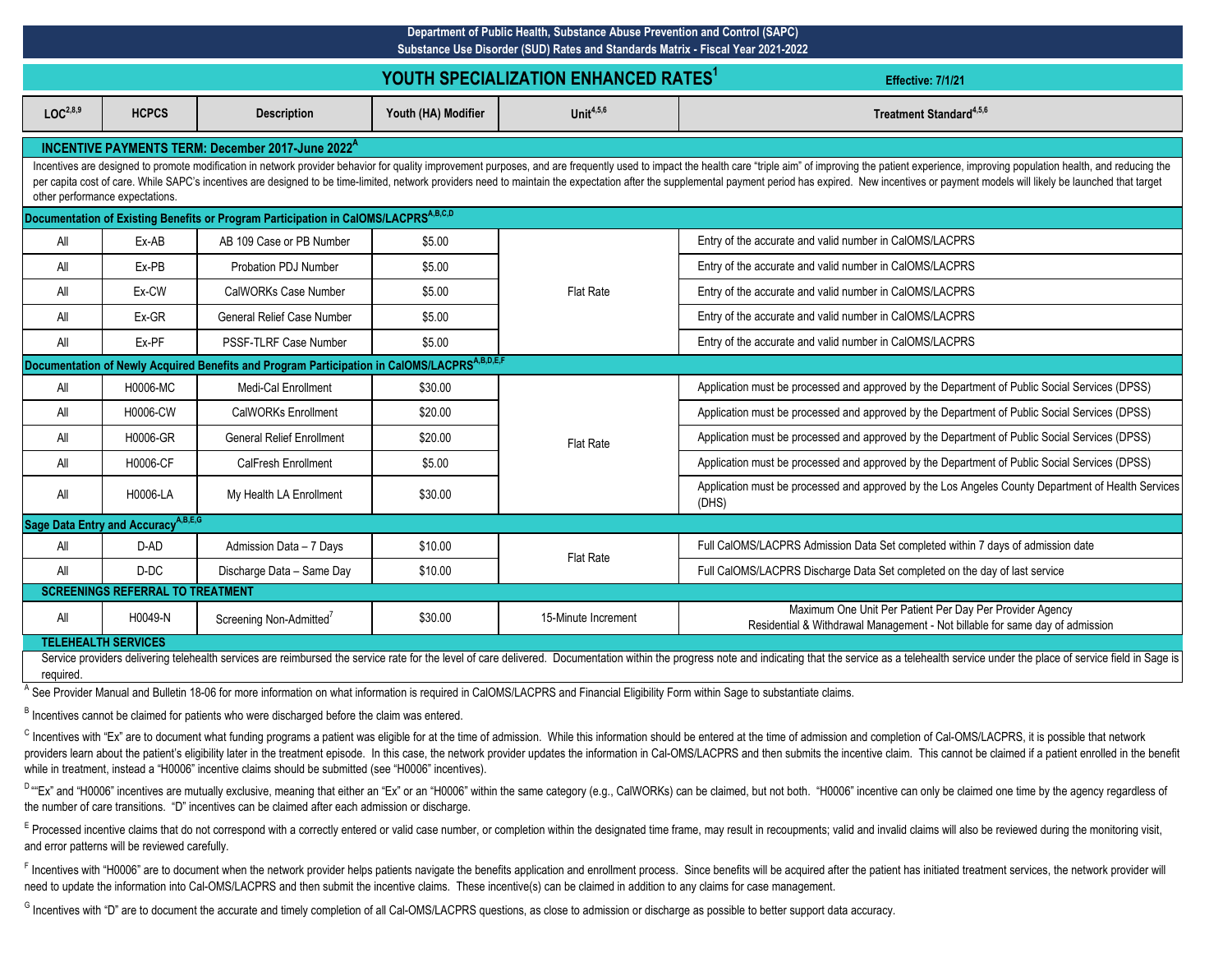| LOC <sup>2,8,9</sup>                                                                                              | <b>HCPCS</b>      | <b>Description</b>                                                  | Youth (HA) Modifier | Unit $4,5,6$                            | Treatment Standard <sup>4,5,6</sup>                       |
|-------------------------------------------------------------------------------------------------------------------|-------------------|---------------------------------------------------------------------|---------------------|-----------------------------------------|-----------------------------------------------------------|
|                                                                                                                   |                   | ASAM 1.0-AR: Outpatient for At-Risk Youth & Young Adults 12-20 Only |                     |                                         |                                                           |
| ASAM 1.0-AR                                                                                                       | H0049             | Screening <sup>7</sup>                                              | \$30.00             | 15-Minute Increment                     | Maximum One Unit Per Patient Per Day Per Provider Agency  |
|                                                                                                                   | H0001             | Intake/Assessment                                                   | \$38.59             | 15-Minute Increment                     |                                                           |
|                                                                                                                   | T1007             | <b>Treatment Plan</b>                                               | \$38.59             | 15-Minute Increment                     | Combined Services <sup>4,5,6</sup>                        |
|                                                                                                                   | H0005             | Group Counseling                                                    | \$38.59             | 15-Minute Increment<br>(min 60, max 90) | Age 12-20 (Modifier HA); Pregnant/Perinatal (Modifier HD) |
|                                                                                                                   |                   |                                                                     | \$2.57              | Per Minute                              | No more than 40 units or 10 hours per 60-days             |
| Outpatient for AFRIsk<br>Youth and Young Adults 12-20 Only<br>Refer to SAPC At-Risk Youth Memo 6-9-21 for billing | T1012             | <b>Patient Education</b>                                            | \$38.59             | 15-Minute Increment<br>(min 60, max 90) | and up to 2 episodes per calendar year <sup>8,9</sup>     |
|                                                                                                                   |                   |                                                                     | \$2.57              | Per Minute                              |                                                           |
|                                                                                                                   | H0004             | Individual Counseling                                               | \$38.59             | 15-Minute Increment                     |                                                           |
|                                                                                                                   | 90846             | Family Therapy <sup>13</sup>                                        | \$38.59             | 15-Minute Increment                     |                                                           |
|                                                                                                                   | H0006             | Case Management                                                     | \$38.62             | 15-Minute Increment                     | Use population modifier as appropriate                    |
| <b>ASAM 1.0: Outpatient</b>                                                                                       |                   |                                                                     |                     |                                         |                                                           |
| <b>ASAM 1.0</b>                                                                                                   | H0049             | Screening <sup>7</sup>                                              | \$30.00             | 15-Minute Increment                     | Maximum One Unit Per Patient Per Day Per Provider Agency  |
|                                                                                                                   | H0001             | Assessment/Intake                                                   | \$38.59             | 15-Minute Increment                     |                                                           |
| Code: U7                                                                                                          | T1007             | <b>Treatment Plan</b>                                               | \$38.59             | 15-Minute Increment                     | Combined Services <sup>4,5,6</sup> :                      |
|                                                                                                                   | H0005             | <b>Group Counseling</b>                                             | \$38.59             | 15-Minute Increment<br>(min 60, max 90) |                                                           |
|                                                                                                                   |                   |                                                                     | \$2.57              | Per Minute                              | Age 12-17 (Modifier HA), Pregnant/Perinatal (Modifier HD) |
|                                                                                                                   | T1012             | <b>Patient Education</b>                                            | \$38.59             | 15-Minute Increment<br>(min 60, max 90) | Minimum 2 hours per month and no less or more than        |
|                                                                                                                   |                   |                                                                     | \$2.57              | Per Minute                              | 0-24 units per week or 0-6 hours per week <sup>8,9</sup>  |
|                                                                                                                   | H0004             | <b>Individual Counseling</b>                                        | \$38.59             | 15-Minute Increment                     |                                                           |
|                                                                                                                   | H <sub>2011</sub> | Crisis Intervention                                                 | \$38.59             | 15-Minute Increment                     |                                                           |
| Outpatient                                                                                                        | 9084+B71          | Family Therapy <sup>13</sup>                                        | \$38.59             | 15-Minute Increment                     | Age 18-20 (Modifier HA); Pregnant/Perinatal (Modifier HD) |
|                                                                                                                   | T1006             | <b>Collateral Services</b>                                          | \$38.59             | 15-Minute Increment                     | Age 21+ (Modifier N/A); Pregnant/Perinatal (Modifier HD)  |
|                                                                                                                   | H2010             | Medication Services (Non-MAT)                                       | \$38.59             | 15-Minute Increment                     | Minimum 2 hours per month and no less or more than        |
|                                                                                                                   | <b>MATSvc</b>     | Medication Services (MAT) <sup>13</sup>                             | \$38.59             | 15-Minute Increment                     | 0-36 units per week or 0-9 hours per week <sup>8,9</sup>  |
|                                                                                                                   | D0001             | Discharge Services                                                  | \$38.59             | 15-Minute Increment                     |                                                           |
|                                                                                                                   | H0048             | Alcohol/Drug Testing                                                | \$0.00              | UA Test - 1 Unit                        |                                                           |
|                                                                                                                   | H0006             | Case Management                                                     | \$38.62             | 15-Minute Increment                     | Use population modifier as appropriate                    |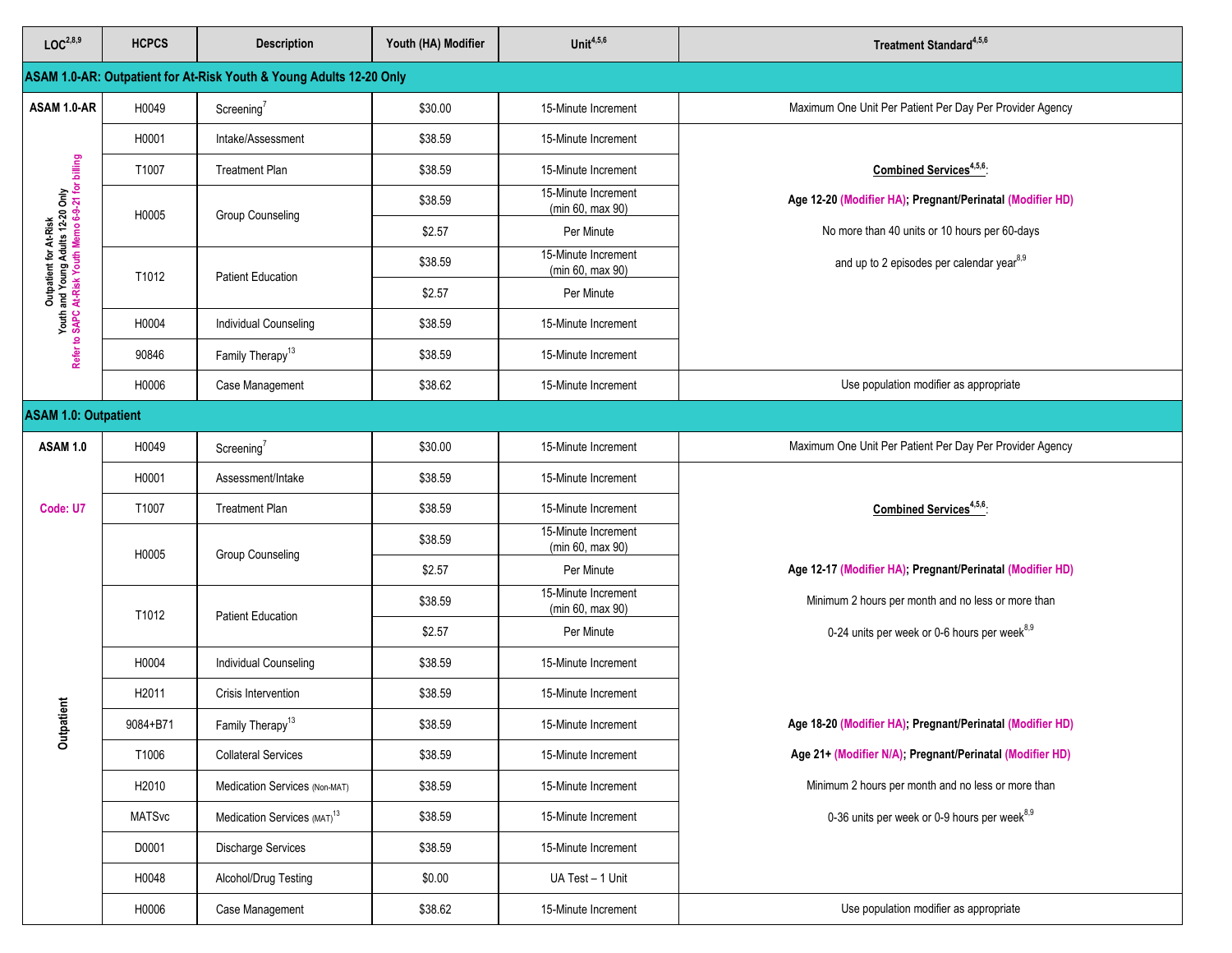| LOC <sup>2,8,9</sup> | <b>HCPCS</b>                          | <b>Description</b>                      | Youth (HA) Modifier | Unit $4,5,6$                            | Treatment Standard <sup>4,5,6</sup>                                                                                                                                                                                                                               |
|----------------------|---------------------------------------|-----------------------------------------|---------------------|-----------------------------------------|-------------------------------------------------------------------------------------------------------------------------------------------------------------------------------------------------------------------------------------------------------------------|
|                      | <b>ASAM 2.1: Intensive Outpatient</b> |                                         |                     |                                         |                                                                                                                                                                                                                                                                   |
| <b>ASAM 2.1</b>      | H0049                                 | Screening <sup>7</sup>                  | \$30.00             | 15-Minute Increment                     | Maximum One Unit Per Patient Per Day Per Provider Agency                                                                                                                                                                                                          |
|                      | H0001                                 | Assessment/Intake                       | \$41.28             | 15-Minute Increment                     | Combined Services <sup>4,5,6</sup> :                                                                                                                                                                                                                              |
| Code: U8             | T1007                                 | <b>Treatment Plan</b>                   | \$41.28             | 15-Minute Increment                     |                                                                                                                                                                                                                                                                   |
|                      | H0005                                 | Group Counseling                        | \$41.28             | 15-Minute Increment<br>(min 60, max 90) | Age 12-17 (Modifier HA)                                                                                                                                                                                                                                           |
|                      |                                       |                                         | \$2.75              | Per Minute                              | No less or more than* 24-76 units per week or 6-19 hours per week <sup>8,9</sup>                                                                                                                                                                                  |
|                      | T1012                                 | <b>Patient Education</b>                | \$41.28             | 15-Minute Increment<br>(min 60, max 90) | Age 12-17 and Pregnant/Perinatal (Also Add Modifier HD)                                                                                                                                                                                                           |
|                      |                                       |                                         | \$2.75              | Per Minute                              | No less or more than* 24-120 units per week or 6-30 hours per week <sup>8,9</sup>                                                                                                                                                                                 |
|                      | H0004                                 | <b>Individual Counseling</b>            | \$41.28             | 15-Minute Increment                     |                                                                                                                                                                                                                                                                   |
|                      | H <sub>2011</sub>                     | Crisis Intervention                     | \$41.28             | 15-Minute Increment                     | Age 18-20 (Modifier HA) or Age 21+ (Modifier None)                                                                                                                                                                                                                |
| Intensive Outpatient | 90846                                 | Family Therapy <sup>13</sup>            | \$41.28             | 15-Minute Increment                     | No less or more than* 36-76 units per week or 9-19 hours per week                                                                                                                                                                                                 |
|                      | T1006                                 | <b>Collateral Services</b>              | \$41.28             | 15-Minute Increment                     | Age 18+ and Pregnant/Perinatal (Also Add Modifier HD)                                                                                                                                                                                                             |
|                      | H2010                                 | Medication Services (Non-MAT)           | \$41.28             | 15-Minute Increment                     | No less or more than* 36-120 units per week or 9-30 hours per week <sup>8,9</sup>                                                                                                                                                                                 |
|                      | <b>MATSvc</b>                         | Medication Services (MAT) <sup>13</sup> | \$41.28             | 15-Minute Increment                     |                                                                                                                                                                                                                                                                   |
|                      | D0001                                 | <b>Discharge Services</b>               | \$41.28             | 15-Minute Increment                     | *If the minimum hours of service are not met, reimbursement may be reduced to the ASAM 1.0 fee/rate. If minimum<br>service units are not met for 4 or more weeks the patient may need to step down to a lower LOC and further<br>reimbursement may be disallowed. |
|                      | H0048                                 | Alcohol/Drug Testing                    | \$0.00              | UA Test - 1 Unit                        |                                                                                                                                                                                                                                                                   |
|                      | H0006                                 | Case Management                         | \$38.62             | 15-Minute Increment                     | Use population modifier as appropriate                                                                                                                                                                                                                            |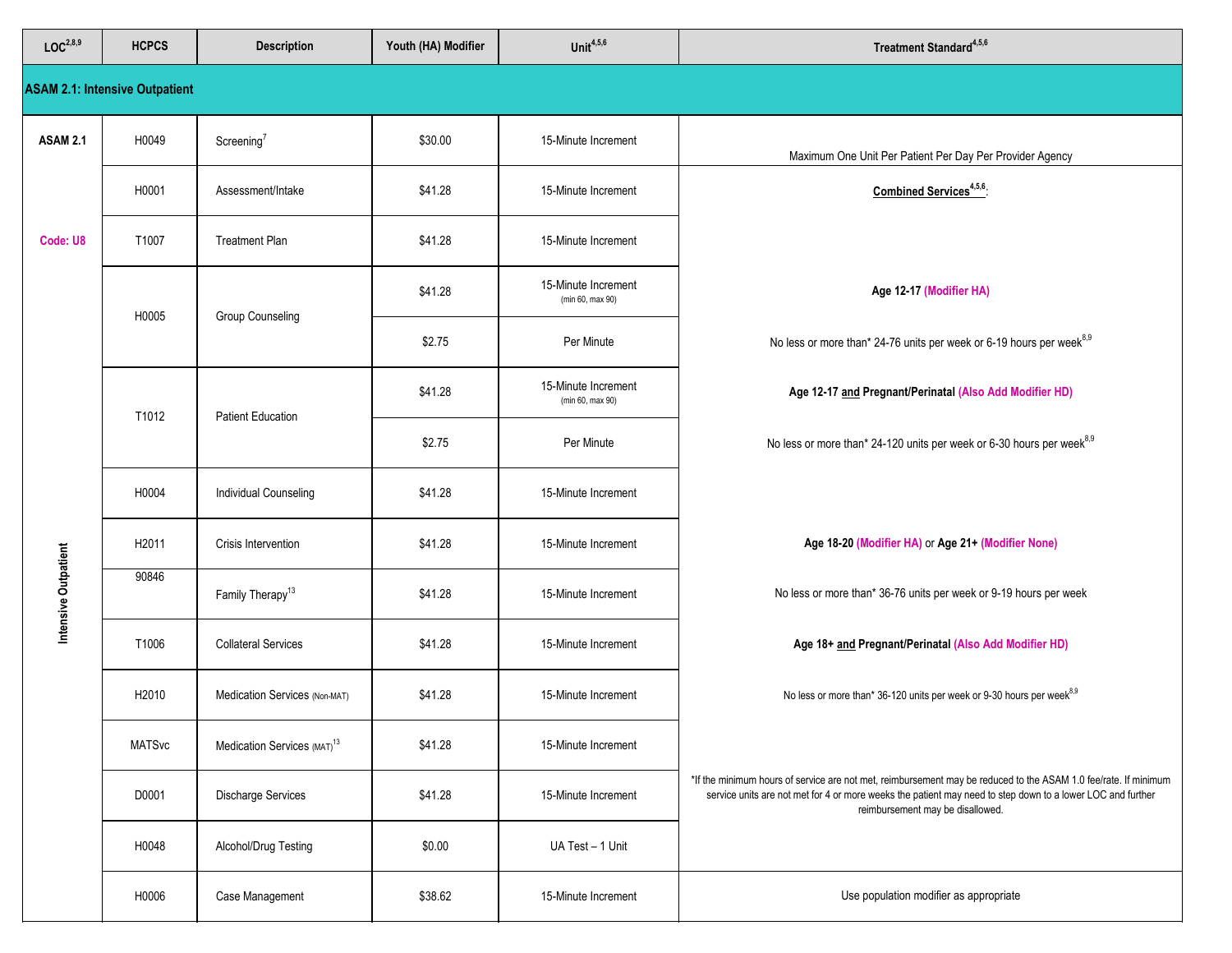| LOC <sup>2,8,9</sup>                  | <b>HCPCS</b>                               | <b>Description</b>                                              | Youth (HA) Modifier | Unit $4,5,6$                                                                  | Treatment Standard <sup>4,5,6</sup>                                                    |
|---------------------------------------|--------------------------------------------|-----------------------------------------------------------------|---------------------|-------------------------------------------------------------------------------|----------------------------------------------------------------------------------------|
|                                       | <b>ASAM 3.1: Low Intensity Residential</b> |                                                                 |                     |                                                                               |                                                                                        |
| <b>ASAM 3.1</b>                       | H0019                                      | Clinical Day Rate                                               |                     | Day Rate                                                                      | Pre-Authorization by County Required <sup>10</sup>                                     |
|                                       | H0049                                      | Screening <sup>7</sup>                                          |                     |                                                                               | Residential & Withdrawal Management - Screening not billable for same day of admission |
| Code U1                               | H0001                                      | Assessment/Intake                                               |                     |                                                                               | Combined Services <sup>4,5,6*</sup>                                                    |
|                                       | T1007                                      | <b>Treatment Plan</b>                                           |                     |                                                                               |                                                                                        |
|                                       | H0005                                      | Group Counseling                                                |                     |                                                                               | Age 12-17 (Modifier HA), Pregnant/Perinatal (Modifier HD)                              |
|                                       | T1012                                      | <b>Patient Education</b>                                        |                     | * If less than 10 hours or 40 units of<br>service are provided per week, for  | 80+ units per week or 20+ hours per week <sup>8,9</sup>                                |
|                                       | H0004                                      | <b>Individual Counseling</b>                                    |                     | more than 2 (age 12-20) or 3 (age                                             |                                                                                        |
|                                       | H <sub>2011</sub>                          | Crisis Intervention                                             | \$193.49            | 21+) weeks the patient may need to<br>step down to a lower LOC and further    | Age 18-20 (Modifier HA); Pregnant/Perinatal (Modifier HD)                              |
| Low Intensity Residential             | 90846                                      | Family Therapy <sup>13</sup>                                    |                     | reimbursement may be disallowed.                                              | 80+ units per week or 20+ hours per week <sup>8,9</sup>                                |
|                                       | T1006                                      | <b>Collateral Services</b>                                      |                     | When services provided are less than<br>the minimum, it must be clinically    |                                                                                        |
|                                       | H2010                                      | Safeguarding Medications                                        |                     | necessary (e.g., hospitalized, on                                             | Age 21+ (Modifier N/A); Pregnant/Perinatal (Modifier HD)                               |
|                                       | <b>MATSvc</b>                              | Medication Services (MAT) <sup>13</sup>                         |                     | pass) and documented in the<br>progress notes.                                | 80+ units per week or 20+ hours per week <sup>8,9</sup>                                |
|                                       | T2001                                      | Non-Emergency Transport                                         |                     |                                                                               |                                                                                        |
|                                       | H0048                                      | Alcohol/Drug Testing                                            |                     |                                                                               |                                                                                        |
|                                       | D0001                                      | <b>Discharge Services</b>                                       |                     |                                                                               |                                                                                        |
|                                       | S9976                                      | Room and Board                                                  | \$25.00             | Day Rate                                                                      |                                                                                        |
|                                       | H0006                                      | Case Management                                                 | \$38.62             | 15-Minute Increment                                                           | Use population modifier as appropriate                                                 |
|                                       |                                            | <b>ASAM 3.3: High Intensity Residential Population Specific</b> |                     |                                                                               |                                                                                        |
| <b>ASAM 3.3</b>                       | H0019                                      | Clinical Day Rate                                               |                     | Day Rate                                                                      | Pre-Authorization by County Required <sup>10</sup>                                     |
|                                       | H0049                                      | Screening $7$                                                   |                     |                                                                               | Residential & Withdrawal Management - Screening not billable for same day of admission |
| Code: U2                              | H0001                                      | Assessment/Intake                                               |                     |                                                                               |                                                                                        |
|                                       | T1007                                      | <b>Treatment Plan</b>                                           |                     |                                                                               | Combined Services <sup>4,5,6*</sup>                                                    |
|                                       | H0005                                      | Group Counseling                                                |                     |                                                                               |                                                                                        |
|                                       | T1012                                      | <b>Patient Education</b>                                        |                     | * If less than 12 hours or 48 units of                                        | Age 18-20 (Modifier HA); Pregnant/Perinatal (Modifier HD)                              |
| ulation Specific                      | H0004                                      | Individual Counseling                                           |                     | service are provided per week, for<br>more 3 (age 18+) weeks the patient      | 96+ units per week or 24+ hours per week <sup>8,9</sup>                                |
|                                       | H2011                                      | Crisis Intervention                                             | \$242.84            | may need to step down to a lower<br>LOC and further reimbursement may         |                                                                                        |
|                                       | 90846                                      | Family Therapy <sup>13</sup>                                    |                     | be disallowed. When services                                                  | Age 21+ (Modifier N/A); Pregnant/Perinatal (Modifier HD)                               |
|                                       | T1006                                      | <b>Collateral Services</b>                                      |                     | provided are less than the minimum, it<br>must be clinically necessary (e.g., | 96+ units per week or 24+ hours per week <sup>8,9</sup>                                |
|                                       | H2010                                      | <b>Safeguarding Medications</b>                                 |                     | hospitalized, on pass) and                                                    |                                                                                        |
|                                       | <b>MATSvc</b>                              | Medication Services (MAT) <sup>13</sup>                         |                     | documented in the progress notes.                                             |                                                                                        |
|                                       | T2001                                      | Non-Emergency Transport                                         |                     |                                                                               |                                                                                        |
| <b>High Intensity Residential Pop</b> | H0048                                      | Alcohol/Drug Testing                                            |                     |                                                                               |                                                                                        |
|                                       | D0001                                      | <b>Discharge Services</b>                                       |                     |                                                                               |                                                                                        |
|                                       | S9976                                      | Room and Board                                                  | \$25.00             | Day Rate                                                                      |                                                                                        |
|                                       | H0006                                      | Case Management                                                 | \$38.62             | 15-Minute Increment                                                           | Use population modifier as appropriate                                                 |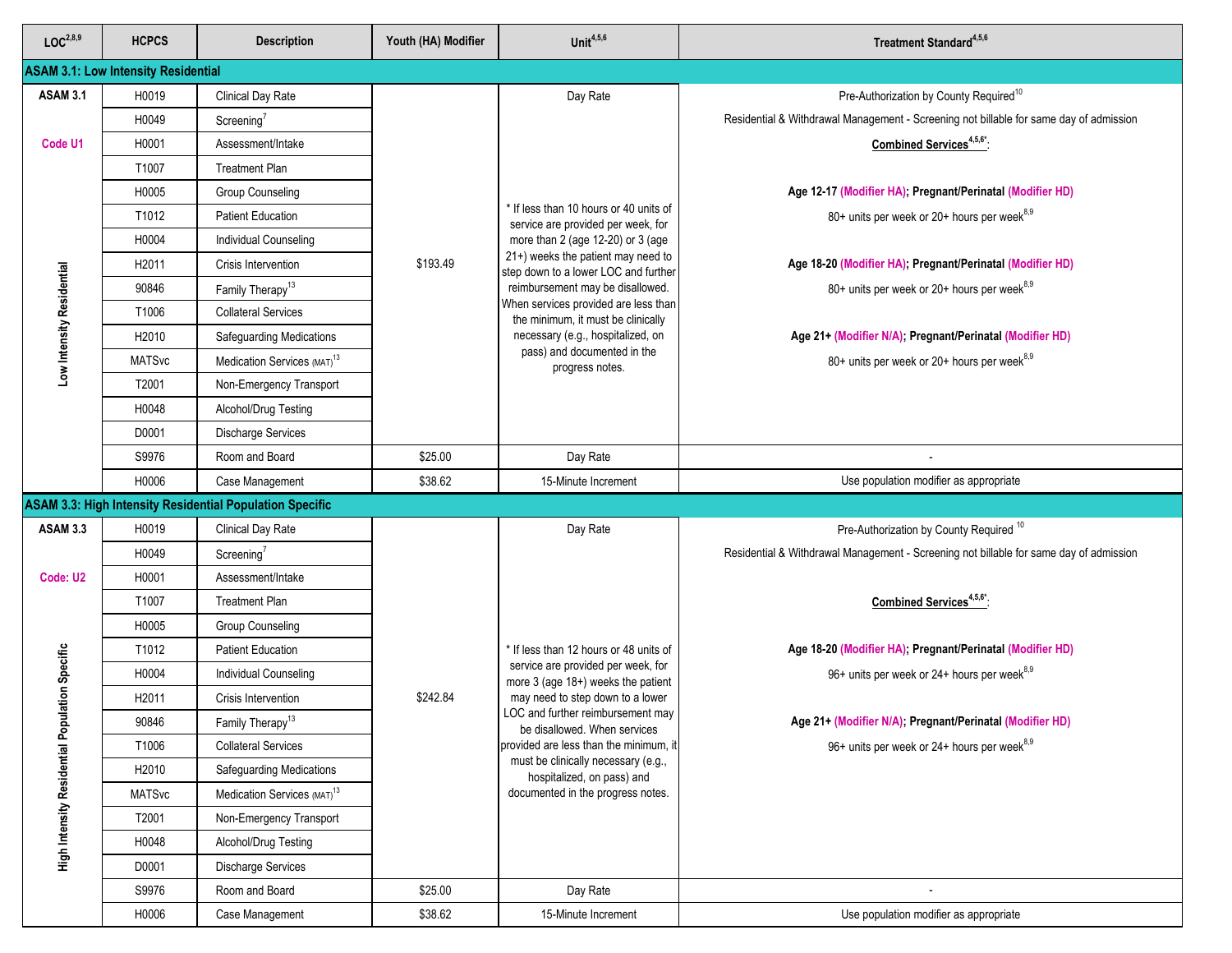| LOC <sup>2,8,9</sup>                                         | <b>HCPCS</b>  | <b>Description</b>                                                              | Youth (HA) Modifier | Unit $4,5,6$                                                                 | Treatment Standard <sup>4,5,6</sup>                                                    |
|--------------------------------------------------------------|---------------|---------------------------------------------------------------------------------|---------------------|------------------------------------------------------------------------------|----------------------------------------------------------------------------------------|
|                                                              |               | <b>ASAM 3.5 High Intensity Residential Non-Population Specific</b>              |                     |                                                                              |                                                                                        |
| <b>ASAM 3.5</b>                                              | H0019         | <b>Clinical Day Rate</b>                                                        |                     | Day Rate                                                                     | Pre-Authorization by County Required <sup>10</sup>                                     |
|                                                              | H0049         | Screening <sup>'</sup>                                                          |                     |                                                                              | Residential & Withdrawal Management - Screening not billable for same day of admission |
| Code: U3                                                     | H0001         | Assessment/Intake                                                               |                     |                                                                              | Combined Services <sup>4,5,6*</sup> :                                                  |
|                                                              | T1007         | <b>Treatment Plan</b>                                                           |                     |                                                                              |                                                                                        |
|                                                              | H0005         | <b>Group Counseling</b>                                                         |                     |                                                                              | Age 12-17 (Modifier HA), Pregnant/Perinatal (Modifier HD)                              |
|                                                              | T1012         | <b>Patient Education</b>                                                        |                     | * If less than 11 hours or 44 units of<br>service are provided per week, for | 88+ units per week or 22+ hours per week <sup>8,9</sup>                                |
|                                                              | H0004         | Individual Counseling                                                           |                     | more than 2 (age 12-20) or 3 (age                                            |                                                                                        |
|                                                              | H2011         | Crisis Intervention                                                             | \$220.24            | 21+) weeks the patient may need to<br>step down to a lower LOC and further   | Age 18-20 (Modifier HA); Pregnant/Perinatal (Modifier HD)                              |
| <b>High Intensity Residential</b><br>Non-Population Specific | 90846         | Family Therapy <sup>13</sup>                                                    |                     | reimbursement may be disallowed.                                             | 88+ units per week or 22+ hours per week <sup>8,9</sup>                                |
|                                                              | T1006         | <b>Collateral Services</b>                                                      |                     | When services provided are less than<br>the minimum, it must be clinically   |                                                                                        |
|                                                              | H2010         | Safeguarding Medications                                                        |                     | necessary (e.g., hospitalized, on<br>pass) and documented in the             | Age 21+ (Modifier N/A); Pregnant/Perinatal (Modifier HD)                               |
|                                                              | <b>MATSvc</b> | Medication Services (MAT) <sup>13</sup>                                         |                     | progress notes.                                                              | 88+ units per week or 22+ hours per week <sup>8,9</sup>                                |
|                                                              | T2001         | Non-Emergency Transport                                                         |                     |                                                                              |                                                                                        |
|                                                              | H0048         | Alcohol/Drug Testing                                                            |                     |                                                                              |                                                                                        |
|                                                              | D0001         | <b>Discharge Services</b>                                                       |                     |                                                                              |                                                                                        |
|                                                              | S9976         | Room and Board                                                                  | \$25.00             | Day Rate                                                                     |                                                                                        |
|                                                              | H0006         | Case Management                                                                 | \$38.62             | 15-Minute Increment                                                          | Use population modifier as appropriate                                                 |
|                                                              |               | ASAM 1-WM: Ambulatory Withdrawal Management without Extended On-Site Monitoring |                     |                                                                              |                                                                                        |
| <b>ASAM 1-WM</b>                                             | H0014-1       | <b>Ambulatory Detox</b>                                                         |                     |                                                                              | Combined Services <sup>4,5,6</sup> :                                                   |
|                                                              | H0049         | Screening <sup>7</sup>                                                          |                     |                                                                              | Residential & Withdrawal Management - Screening not billable for same day of admission |
| Code: U4                                                     | H0001         | Assessment/Intake                                                               |                     |                                                                              |                                                                                        |
| + U7 or U8                                                   | T1007         | <b>Treatment Plan</b>                                                           |                     |                                                                              | Age 12-17 (Modifier HA); Pregnant/Perinatal (Modifier HD)                              |
|                                                              | H0005         | <b>Group Counseling</b>                                                         |                     |                                                                              | (Authorized Service)                                                                   |
|                                                              | T1012         | <b>Patient Education</b>                                                        |                     |                                                                              |                                                                                        |
| agement<br>nitoring                                          | H0004         | Individual Counseling                                                           | \$235.39            | Day Rate                                                                     | Age 18-20 (Modifier HA); Pregnant/Perinatal (Modifier HD)                              |
|                                                              | H2011         | Crisis Intervention                                                             |                     |                                                                              | Age 21+ (Modifier N/A); Pregnant/Perinatal (Modifier HD)                               |
|                                                              | 90846         | Family Therapy <sup>13</sup>                                                    |                     |                                                                              |                                                                                        |
|                                                              | T1006         | <b>Collateral Services</b>                                                      |                     |                                                                              | *If 1-WM services do not occur at a standalone site.                                   |
| Ambulatory Withdrawal Mana<br>Without Extended On-Site Mo    | H2010         | Medication Services (Non-MAT)                                                   |                     |                                                                              | add the "U Code" for the primary outpatient LOC as well:                               |
|                                                              | <b>MATSvc</b> | Medication Services (MAT) <sup>13</sup>                                         |                     |                                                                              | U7 - ASAM 1.0 and 1.0; U8 - ASAM 2.1.                                                  |
|                                                              | H0048         | Alcohol/Drug Testing                                                            |                     |                                                                              | Maximum 14-days of service per episode <sup>8,9</sup>                                  |
|                                                              | D0001         | <b>Discharge Services</b>                                                       |                     |                                                                              |                                                                                        |
|                                                              | H0006         | Case Management                                                                 | \$38.62             | 15-Minute Increment                                                          | Use population modifier as appropriate                                                 |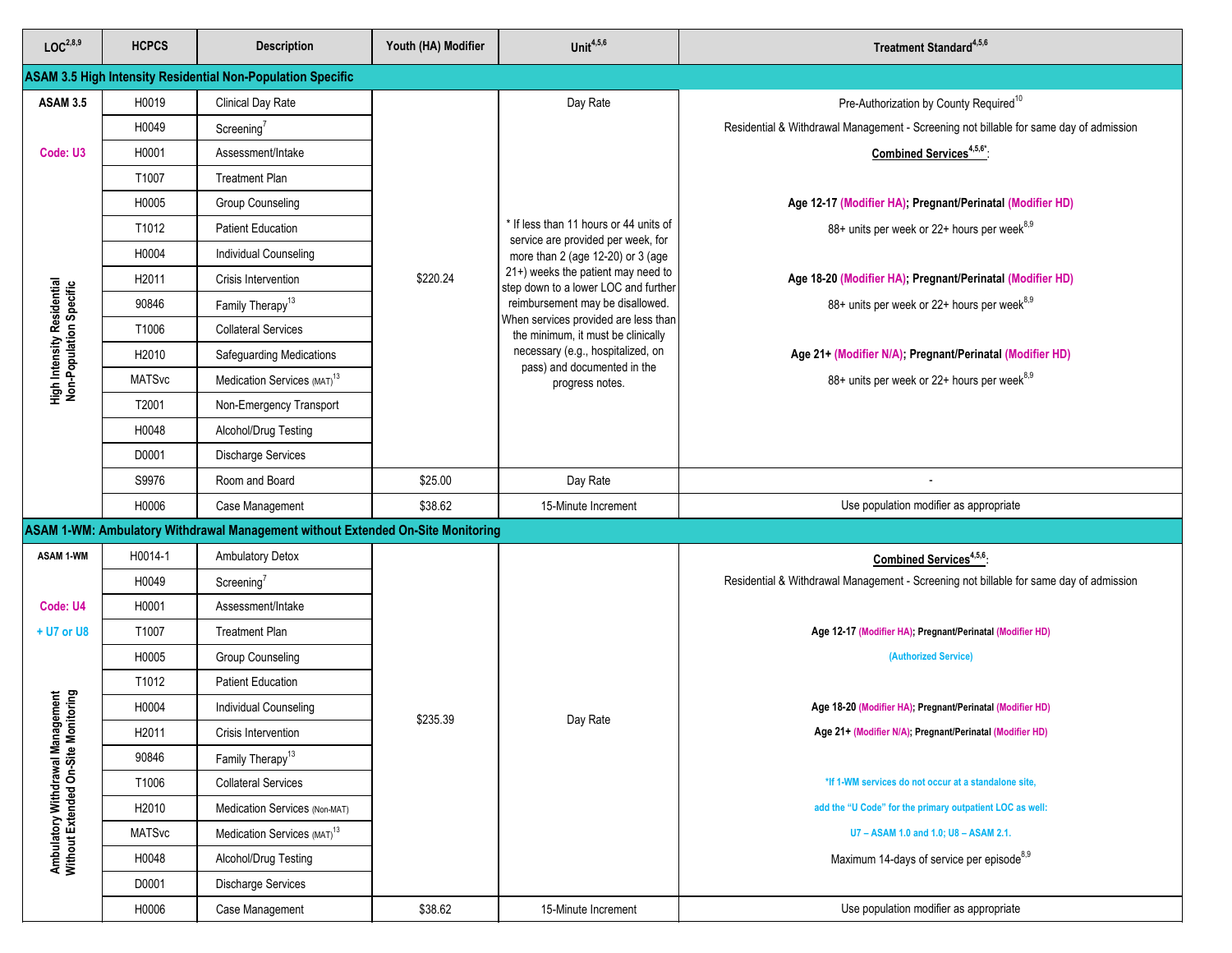| LOC <sup>2,8,9</sup>                                                 | <b>HCPCS</b>  | <b>Description</b>                                                           | Youth (HA) Modifier | Unit $4,5,6$                                   | Treatment Standard <sup>4,5,6</sup>                                                    |
|----------------------------------------------------------------------|---------------|------------------------------------------------------------------------------|---------------------|------------------------------------------------|----------------------------------------------------------------------------------------|
|                                                                      |               | ASAM 2-WM: Ambulatory Withdrawal Management with Extended On-Site Monitoring |                     |                                                |                                                                                        |
| <b>ASAM 2-WM</b>                                                     | H0014-1       | Ambulatory Detox                                                             |                     |                                                | Combined Services <sup>4,5,6</sup> :                                                   |
|                                                                      | H0049         | Screening <sup>7</sup>                                                       |                     |                                                | Residential & Withdrawal Management - Screening not billable for same day of admission |
| Code: U5                                                             | H0001         | Assessment/Intake                                                            |                     |                                                |                                                                                        |
| + U7 or U8                                                           | T1007         | <b>Treatment Plan</b>                                                        |                     |                                                | Age 12-17 (Modifier HA), Pregnant/Perinatal (Modifier HD)                              |
|                                                                      | H0005         | <b>Group Counseling</b>                                                      |                     |                                                | (Authorized Service)                                                                   |
|                                                                      | T1012         | <b>Patient Education</b>                                                     |                     |                                                |                                                                                        |
|                                                                      | H0004         | <b>Individual Counseling</b>                                                 | \$276.24            | Day Rate                                       | Age 18-20 (Modifier HA), Pregnant/Perinatal (Modifier HD)                              |
|                                                                      | H2011         | Crisis Intervention                                                          |                     |                                                | Age 21+ (Modifier N/A); Pregnant/Perinatal (Modifier HD)                               |
|                                                                      | 90846         | Family Therapy <sup>13</sup>                                                 |                     |                                                |                                                                                        |
|                                                                      | T1006         | <b>Collateral Services</b>                                                   |                     |                                                | *If 2-WM services do not occur at a standalone site,                                   |
|                                                                      | H2010         | Medication Services (Non-MAT)                                                |                     |                                                | add the "U Code" for the primary outpatient LOC as well:                               |
|                                                                      | <b>MATSvc</b> | Medication Services (MAT) <sup>13</sup>                                      |                     |                                                | U7 - ASAM 1.0 and 1.0; U8 - ASAM 2.1.                                                  |
| Ambulatory Withdrawal Management with<br>Extended On-Site Monitoring | H0048         | Alcohol/Drug Testing                                                         |                     |                                                | Maximum 14-day stay per episode <sup>8,9</sup>                                         |
|                                                                      | D0001         | <b>Discharge Services</b>                                                    |                     |                                                |                                                                                        |
|                                                                      | H0006         | Case Management                                                              | \$38.62             | 15-Minute Increment                            | Use population modifier as appropriate                                                 |
|                                                                      |               | ASAM 3.2-WM: Residential Withdrawal Management - Clinically Managed          |                     |                                                |                                                                                        |
| ASAM 3.2-WM                                                          | H0012         | Subacute Detox Residential                                                   |                     |                                                | Combined Services <sup>4,5,6</sup> :                                                   |
|                                                                      | H0049         | Screening <sup>7</sup>                                                       |                     |                                                | Residential & Withdrawal Management - Screening not billable for same day of admission |
| Code: U9                                                             | H0001         | Assessment/Intake                                                            |                     |                                                |                                                                                        |
|                                                                      | T1007         | <b>Treatment Plan</b>                                                        |                     |                                                |                                                                                        |
|                                                                      | H0005         | Group Counseling                                                             |                     |                                                | Age 12-17 (Modifier HA), Pregnant/Perinatal (Modifier HD)                              |
|                                                                      | T1012         | <b>Patient Education</b>                                                     |                     |                                                | (Authorized Service)                                                                   |
| anagement                                                            | H0004         | <b>Individual Counseling</b>                                                 | \$345.78            | Day Rate                                       |                                                                                        |
| ᄝ                                                                    | H2011         | Crisis Intervention                                                          |                     |                                                | Age 18-20 (Modifier HA); Pregnant/Perinatal (Modifier HD)                              |
|                                                                      | 90846         | Family Therapy <sup>13</sup>                                                 |                     |                                                |                                                                                        |
|                                                                      | T1006         | <b>Collateral Services</b>                                                   |                     |                                                | Age 21+ (Modifier N/A); Pregnant/Perinatal (Modifier HD)                               |
| Residential Withdrawal M<br>Clinically Manag                         | H2010         | Medication Services (Non-MAT)                                                |                     |                                                |                                                                                        |
|                                                                      | <b>MATSvc</b> | Medication Services (MAT) <sup>13</sup>                                      |                     | Maximum 14-day stay per episode <sup>8,9</sup> |                                                                                        |
|                                                                      | H0048         | Alcohol/Drug Testing                                                         |                     |                                                |                                                                                        |
|                                                                      | D0001         | <b>Discharge Services</b>                                                    |                     |                                                |                                                                                        |
|                                                                      | S9976         | Room and Board                                                               | \$25.00             | Day Rate                                       | Maximum 14-day stay per episode <sup>8,9</sup>                                         |
|                                                                      | H0006         | Case Management                                                              | \$38.62             | 15-Minute Increment                            | Use population modifier as appropriate                                                 |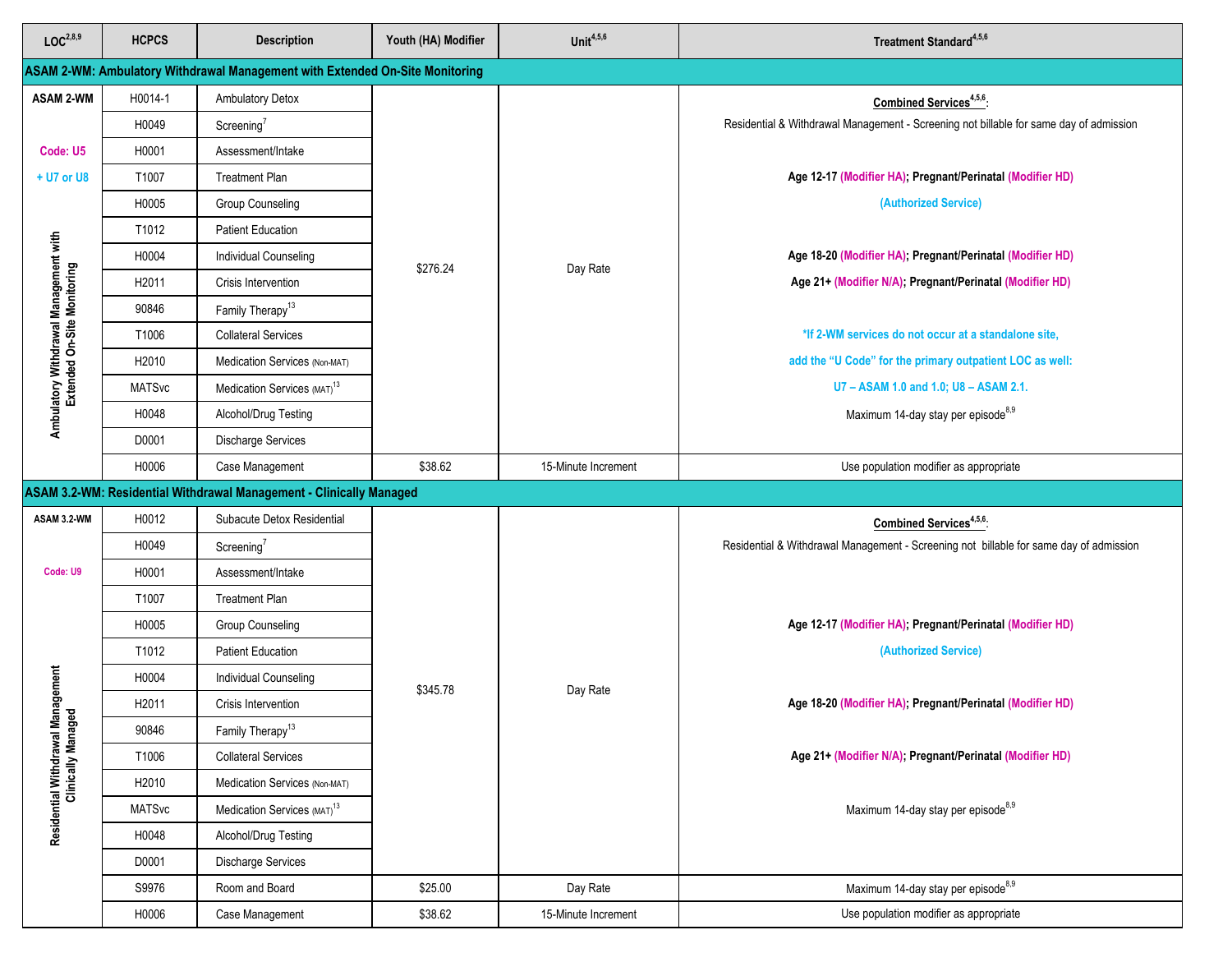| LOC <sup>2,8,9</sup>                                   | <b>HCPCS</b>                                                                                     | <b>Description</b>                                                 | Youth (HA) Modifier | Unit $4,5,6$ | Treatment Standard <sup>4,5,6</sup>                                                          |
|--------------------------------------------------------|--------------------------------------------------------------------------------------------------|--------------------------------------------------------------------|---------------------|--------------|----------------------------------------------------------------------------------------------|
|                                                        |                                                                                                  | ASAM 3.7-WM: Inpatient Withdrawal Management - Medically Monitored |                     |              |                                                                                              |
| ASAM 3.7-WM                                            |                                                                                                  | Subacute Detox Residential                                         |                     |              |                                                                                              |
|                                                        |                                                                                                  | Screening $7$                                                      |                     |              | Residential & Withdrawal Management - Screening not billable for same day of admission       |
|                                                        |                                                                                                  | Assessment/Intake                                                  |                     |              | Combined Services <sup>4,5,6</sup> :                                                         |
|                                                        |                                                                                                  | <b>Treatment Plan</b>                                              |                     |              |                                                                                              |
|                                                        |                                                                                                  | <b>Group Counseling</b>                                            |                     |              |                                                                                              |
|                                                        |                                                                                                  | <b>Patient Education</b>                                           |                     |              | (Authorized Service)                                                                         |
| Inpatient Withdrawal Management<br>Medically Monitored | Refer to 837l Companion Guide for Configuration<br>p. 21 Room and Board p.34 Billing Combination | <b>Individual Counseling</b>                                       |                     |              |                                                                                              |
|                                                        |                                                                                                  | Crisis Intervention                                                | \$831.85            | Day Rate     |                                                                                              |
|                                                        |                                                                                                  | Family Therapy <sup>13</sup>                                       |                     |              |                                                                                              |
|                                                        |                                                                                                  | <b>Collateral Services</b>                                         |                     |              |                                                                                              |
|                                                        |                                                                                                  | Medication Services (Non-MAT)                                      |                     |              |                                                                                              |
|                                                        |                                                                                                  | Medication Services (MAT) <sup>13</sup>                            |                     |              | Maximum 14-day stay per episode <sup>8,9</sup>                                               |
|                                                        |                                                                                                  | Alcohol/Drug Testing                                               |                     |              |                                                                                              |
|                                                        |                                                                                                  | <b>Discharge Services</b>                                          |                     |              |                                                                                              |
|                                                        |                                                                                                  | Case Management                                                    |                     |              | Case Management is now incorporated into the day rate and is not a separate billable service |
|                                                        | Room and Board                                                                                   |                                                                    | \$25.00             |              | Maximum 14-day stay per episode <sup>8,9</sup>                                               |
|                                                        |                                                                                                  | ASAM 4-WM: Inpatient Withdrawal Management - Medically Managed     |                     |              |                                                                                              |
| <b>ASAM 4-WM</b>                                       |                                                                                                  | Acute Detox Residential                                            |                     |              |                                                                                              |
|                                                        |                                                                                                  | Screening $7$                                                      |                     |              | Residential & Withdrawal Management - Screening not billable for same day of admission       |
|                                                        |                                                                                                  | Assessment/Intake                                                  |                     |              | Combined Services <sup>4,5,6</sup> :                                                         |
|                                                        |                                                                                                  | <b>Treatment Plan</b>                                              |                     |              |                                                                                              |
|                                                        |                                                                                                  | Group Counseling                                                   |                     |              |                                                                                              |
|                                                        |                                                                                                  | <b>Patient Education</b>                                           |                     |              | (Authorized Service)                                                                         |
| al Management<br>anaged                                | <b>Guide for Configuration</b><br>34 Billing Combination                                         | <b>Individual Counseling</b>                                       |                     |              |                                                                                              |
|                                                        |                                                                                                  | Crisis Intervention                                                | \$879.11            | Day Rate     |                                                                                              |
|                                                        |                                                                                                  | Family Therapy <sup>13</sup>                                       |                     |              |                                                                                              |
| Inpatient Withdrawal N<br>Medically Man                | Refer to 837l Companion<br>p. 21 Room and Board p.                                               | <b>Collateral Services</b>                                         |                     |              |                                                                                              |
|                                                        |                                                                                                  | Medication Services (Non-MAT)                                      |                     |              |                                                                                              |
|                                                        |                                                                                                  | Medication Services (MAT) <sup>13</sup>                            |                     |              | Maximum 14-day stay per episode <sup>8,9</sup>                                               |
|                                                        |                                                                                                  | Alcohol/Drug Testing                                               |                     |              |                                                                                              |
|                                                        |                                                                                                  | Discharge Services                                                 |                     |              |                                                                                              |
|                                                        |                                                                                                  | Case Management                                                    |                     |              | Case Management is now incorporated into the day rate and is not a separate billable service |
|                                                        |                                                                                                  | Room and Board                                                     | \$25.00             |              | Maximum 14-day stay per episode <sup>8,9</sup>                                               |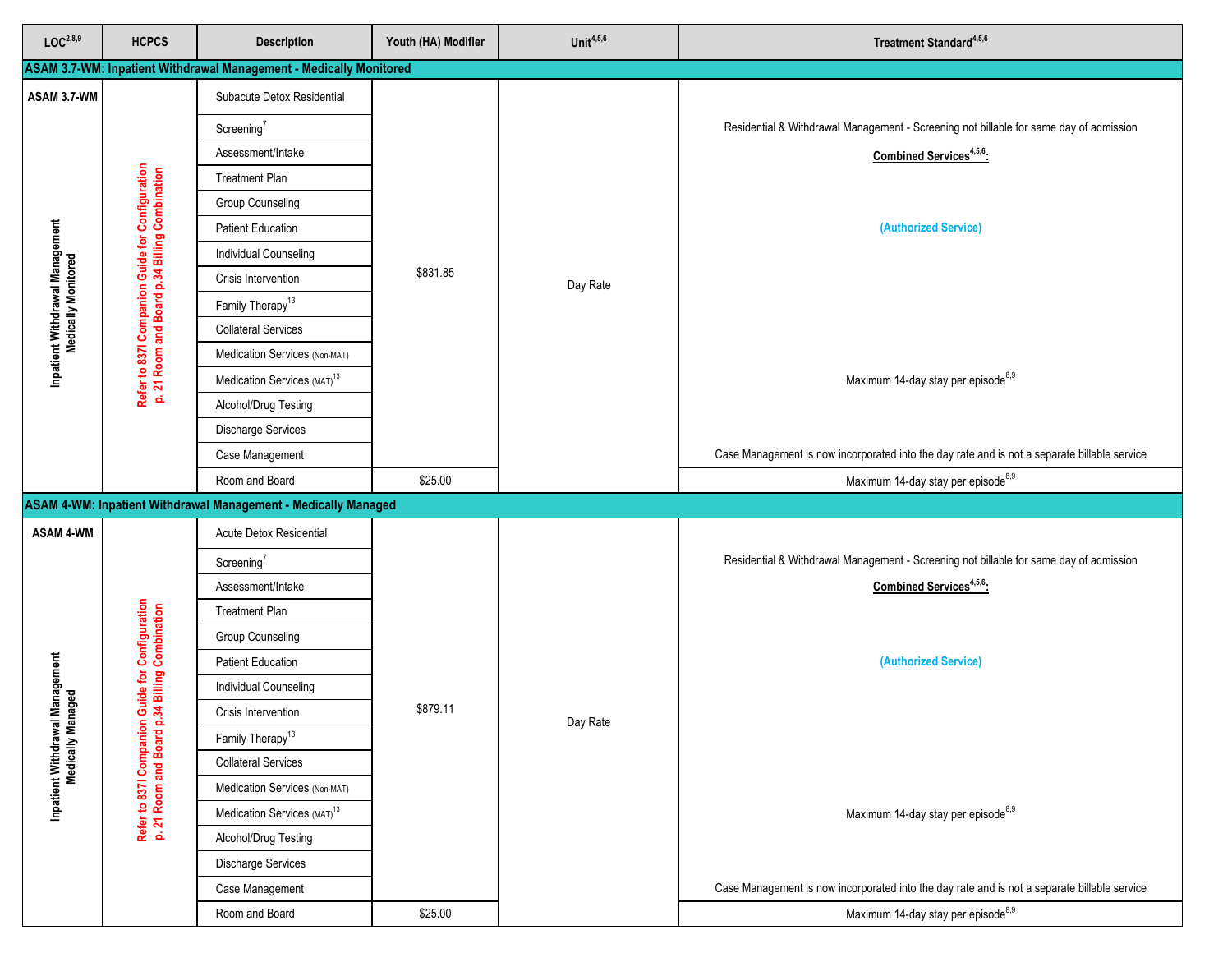| LOC <sup>2,8,9</sup>                                                                                                        | <b>HCPCS</b>                                             | <b>Description</b>                         | Youth (HA) Modifier | Unit $4,5,6$        | Treatment Standard <sup>4,5,6</sup>                                                                                                                               |
|-----------------------------------------------------------------------------------------------------------------------------|----------------------------------------------------------|--------------------------------------------|---------------------|---------------------|-------------------------------------------------------------------------------------------------------------------------------------------------------------------|
|                                                                                                                             | <b>ASAM 1-OTP: Opioid Treatment Program<sup>15</sup></b> |                                            |                     |                     |                                                                                                                                                                   |
| <b>ASAM 1-OTP</b>                                                                                                           | H0049                                                    | Screening <sup>7</sup>                     | \$15.00             | 10-Minute Increment | Maximum Two Units Per Patient Per Day Per Provider Agency                                                                                                         |
|                                                                                                                             |                                                          |                                            | \$17.18             |                     |                                                                                                                                                                   |
| Code: UA, HG                                                                                                                | H0001                                                    | Assessment/Intake                          | \$24.60 perinatal   | 10-Minute Increment |                                                                                                                                                                   |
|                                                                                                                             |                                                          |                                            | \$17.18             |                     |                                                                                                                                                                   |
|                                                                                                                             | T1007                                                    | <b>Treatment Plan</b>                      | \$24.60 perinatal   | 10-Minute Increment |                                                                                                                                                                   |
|                                                                                                                             | H0005                                                    | <b>Group Counseling</b>                    | \$4.06              | 10-Minute Increment |                                                                                                                                                                   |
|                                                                                                                             |                                                          |                                            | \$8.22 perinatal    |                     |                                                                                                                                                                   |
|                                                                                                                             | T1012                                                    | <b>Patient Education</b>                   | \$4.06              | 10-Minute Increment | Combined Services <sup>4,5,6</sup> :                                                                                                                              |
|                                                                                                                             |                                                          |                                            | \$8.22 perinatal    |                     | Age 12-17 (Modifier HA), Pregnant/Perinatal (Modifier HD)                                                                                                         |
|                                                                                                                             | H0004                                                    | <b>Individual Counseling</b>               | \$17.18             | 10-Minute Increment | (Authorized Service)                                                                                                                                              |
|                                                                                                                             |                                                          |                                            | \$24.60 perinatal   |                     |                                                                                                                                                                   |
|                                                                                                                             | H2011                                                    | Crisis Intervention                        | \$17.18             | 10-Minute Increment |                                                                                                                                                                   |
|                                                                                                                             |                                                          |                                            | \$24.60 perinatal   |                     | County authorization, and for methadone: parental consent and 2 unsuccessful detoxification attempts or<br>drug free treatment episodes within a 12 month period. |
|                                                                                                                             | 90846                                                    | Medical Psychotherapy <sup>13</sup>        | \$17.18             | 10-Minute Increment |                                                                                                                                                                   |
| Opioid Treatment Programs<br>If two rates – the higher rate is for perinatal<br>Authorization by County Required for Minors |                                                          |                                            | \$24.60 perinatal   |                     | Age 18-20 (Modifier HA); Pregnant/Perinatal (Modifier HD)                                                                                                         |
|                                                                                                                             | T1006                                                    | <b>Collateral Services</b>                 | \$17.18             | 10-Minute Increment | Age 21+ (Modifier N/A); Pregnant/Perinatal (Modifier HD)                                                                                                          |
|                                                                                                                             |                                                          |                                            | \$24.60 perinatal   |                     |                                                                                                                                                                   |
|                                                                                                                             | H2010                                                    | Medication Services (Non-MAT)              | \$17.18             | 10-Minute Increment | No less than 5 units or 50-minutes, and no more than 20 units or 200                                                                                              |
|                                                                                                                             |                                                          |                                            | \$24.60 perinatal   |                     | minutes unless medically necessary, per month <sup>8,9</sup>                                                                                                      |
|                                                                                                                             | <b>MATSvc</b>                                            | Medication Services (MAT) <sup>13</sup>    | \$17.18             | 10-Minute Increment |                                                                                                                                                                   |
|                                                                                                                             |                                                          |                                            | \$24.60 perinatal   |                     |                                                                                                                                                                   |
|                                                                                                                             | H0048                                                    | Alcohol/Drug Testing                       | \$0.00              | per Test            |                                                                                                                                                                   |
|                                                                                                                             | G9228                                                    | <b>Syphilis Test</b>                       | \$0.00              | per Test            |                                                                                                                                                                   |
|                                                                                                                             | G9359                                                    | Tuberculosis (TB) Test                     | \$0.00              | per Test            |                                                                                                                                                                   |
|                                                                                                                             | G0432                                                    |                                            |                     |                     |                                                                                                                                                                   |
|                                                                                                                             | G0433                                                    | Human Immunodeficiency Virus<br>(HIV) Test | \$0.00              | per Test            |                                                                                                                                                                   |
|                                                                                                                             | G0435                                                    |                                            |                     |                     |                                                                                                                                                                   |
|                                                                                                                             | G0475                                                    |                                            |                     |                     |                                                                                                                                                                   |
|                                                                                                                             | G0472                                                    | Hepatitis C Virus (HCV) Test               | \$0.00              | per Test            |                                                                                                                                                                   |
|                                                                                                                             | D0001                                                    | Discharge Services                         | \$17.18             | 10-Minute Increment |                                                                                                                                                                   |
|                                                                                                                             |                                                          |                                            | \$24.60 perinatal   |                     |                                                                                                                                                                   |
|                                                                                                                             | H0006                                                    | Case Management                            | \$38.62             | 15-Minute Increment | Use population modifier as appropriate                                                                                                                            |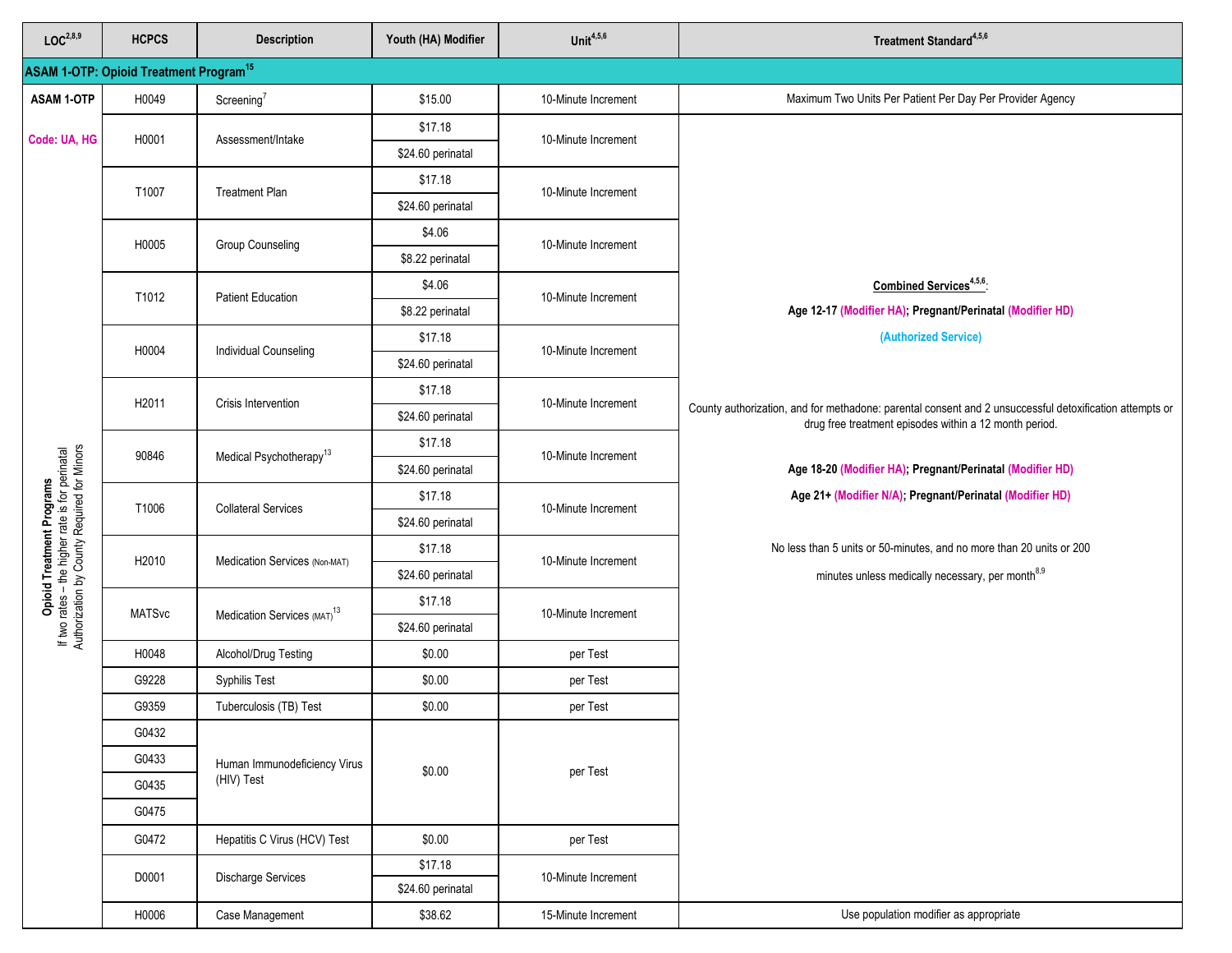| LOC <sup>2,8,9</sup>                                 | <b>HCPCS</b>            | <b>Description</b>                         | Youth (HA) Modifier | Unit $4,5,6$                                                      |                                 | Treatment Standard <sup>4,5,6</sup>                       |  |  |
|------------------------------------------------------|-------------------------|--------------------------------------------|---------------------|-------------------------------------------------------------------|---------------------------------|-----------------------------------------------------------|--|--|
|                                                      |                         |                                            |                     | <b>MEDICATIONS FOR ADDICTION TREATMENT - OTP SETTING4,5,6, 11</b> |                                 |                                                           |  |  |
|                                                      | METHADONE <sup>15</sup> |                                            |                     |                                                                   |                                 |                                                           |  |  |
|                                                      |                         |                                            | \$14.65             | Per Day                                                           |                                 | Age 12-21 (Modifier HA); Pregnant/Perinatal (Modifier HD) |  |  |
|                                                      | H0020                   | Methadone                                  | \$15.78 perinatal   |                                                                   |                                 |                                                           |  |  |
|                                                      |                         |                                            |                     | <b>LABEL NAME</b>                                                 | <b>NATIONAL DRUG CODE (NDC)</b> | <b>DOSAGE/FORM</b>                                        |  |  |
|                                                      |                         |                                            |                     | N/A                                                               | N/A                             | N/A                                                       |  |  |
|                                                      |                         |                                            |                     | <b>NALTREXONE GENERIC<sup>15</sup></b>                            |                                 |                                                           |  |  |
|                                                      |                         |                                            | \$19.06             | per Face to Face Visit                                            |                                 | Age 12-21 (Modifier HA); Pregnant/Perinatal (Modifier HD) |  |  |
|                                                      | S5000A                  | Naltrexone Generic                         |                     | <b>LABEL NAME</b>                                                 | <b>NATIONAL DRUG CODE (NDC)</b> | <b>DOSAGE/FORM</b>                                        |  |  |
|                                                      |                         |                                            |                     | Vivitrol                                                          | 65757030001                     | 380 MG VIAL + DILUENT                                     |  |  |
| <b>BUPRENORPHINE HCL (MONO) GENERIC<sup>14</sup></b> |                         |                                            |                     |                                                                   |                                 |                                                           |  |  |
|                                                      |                         |                                            | \$30.02             | Per Day                                                           |                                 | Age 12-21 (Modifier HA); Pregnant/Perinatal (Modifier HD) |  |  |
|                                                      |                         |                                            | \$35.20 perinatal   |                                                                   |                                 |                                                           |  |  |
|                                                      |                         |                                            | <b>LABEL NAME</b>   |                                                                   | <b>NATIONAL DRUG CODE (NDC)</b> | <b>DOSAGE/FORM</b>                                        |  |  |
|                                                      |                         |                                            |                     | Buprenorphine                                                     | 00054017613                     | 2 MG TABLET SL                                            |  |  |
|                                                      |                         |                                            | Buprenorphine       |                                                                   | 00228315603                     | 2 MG TABLET SL                                            |  |  |
|                                                      |                         |                                            | Buprenorphine       |                                                                   | 00378092393                     | 2 MG TABLET SL                                            |  |  |
|                                                      |                         |                                            | Buprenorphine       |                                                                   | 42858050103                     | 2 MG TABLET SL                                            |  |  |
|                                                      | S5000B                  | <b>Buprenorphine HCL</b><br>(Mono) Generic |                     | Buprenorphine                                                     | 50383092493                     | 2 MG TABLET SL                                            |  |  |
|                                                      |                         |                                            |                     | Buprenorphine                                                     | 62756045983                     | 2 MG TABLET SL                                            |  |  |
|                                                      |                         |                                            |                     | Buprenorphine                                                     | 00054017713                     | 8 MG TABLET SL                                            |  |  |
|                                                      |                         |                                            |                     | Buprenorphine                                                     | 00228315303                     | 8 MG TABLET SL                                            |  |  |
|                                                      |                         |                                            |                     | Buprenorphine                                                     | 00378092493                     | 8 MG TABLET SL                                            |  |  |
|                                                      |                         |                                            |                     | Buprenorphine                                                     | 42858050203                     | 8 MG TABLET SL                                            |  |  |
|                                                      |                         |                                            |                     | Buprenorphine                                                     | 50383093093                     | 8 MG TABLET SL                                            |  |  |
|                                                      |                         |                                            |                     | Buprenorphine                                                     | 62756046083                     | 8 MG TABLET SL                                            |  |  |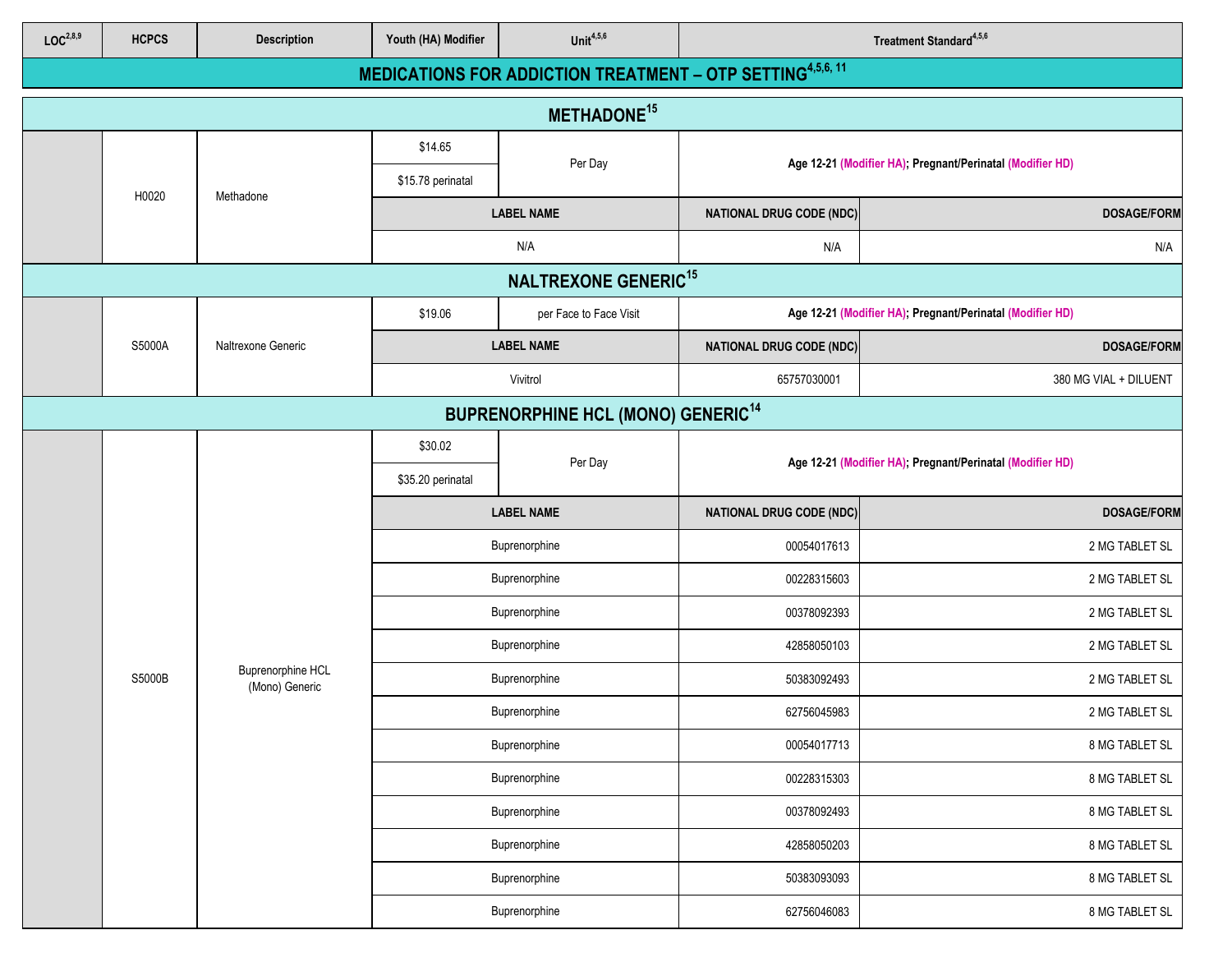| LOC <sup>2,8,9</sup> | <b>HCPCS</b>                                                                                                                           | <b>Description</b>        | Youth (HA) Modifier          | Unit $4,5,6$         | Treatment Standard <sup>4,5,6</sup> |                                                           |             |  |  |  |
|----------------------|----------------------------------------------------------------------------------------------------------------------------------------|---------------------------|------------------------------|----------------------|-------------------------------------|-----------------------------------------------------------|-------------|--|--|--|
|                      |                                                                                                                                        |                           |                              |                      |                                     |                                                           |             |  |  |  |
|                      | <b>MEDICATIONS FOR ADDICTION TREATMENT - OTP SETTING4,5,6,11</b><br><b>BUPRENORPHINE - NALOXONE COMBINATION - GENERIC<sup>14</sup></b> |                           |                              |                      |                                     |                                                           |             |  |  |  |
|                      |                                                                                                                                        |                           | \$30.81<br>\$35.98 perinatal | Per Day              |                                     | Age 12-21 (Modifier HA), Pregnant/Perinatal (Modifier HD) |             |  |  |  |
|                      |                                                                                                                                        |                           |                              | <b>LABEL NAME</b>    | <b>NATIONAL DRUG CODE (NDC)</b>     | <b>DOSAGE/FORM</b>                                        |             |  |  |  |
|                      |                                                                                                                                        |                           |                              | Bunavail             | 59385001630                         | 6.3-1 MG FILM                                             |             |  |  |  |
|                      |                                                                                                                                        |                           |                              | Bunavail             | 59385001230                         | 2.1-0.3 MG FILM                                           |             |  |  |  |
|                      |                                                                                                                                        |                           |                              | Bunavail             | 59385001430                         | 4.2-0.7 MG FILM                                           |             |  |  |  |
|                      |                                                                                                                                        |                           |                              | Buprenorphin-Naloxon | 00054018913                         | 8-2 MG SL                                                 |             |  |  |  |
|                      |                                                                                                                                        |                           |                              | Buprenorphin-Naloxon | 00228315573                         | 8-2 MG SL                                                 |             |  |  |  |
|                      |                                                                                                                                        |                           |                              | Buprenorphin-Naloxon | 00406192403                         | 8-2 MG SL                                                 |             |  |  |  |
|                      |                                                                                                                                        |                           |                              | Buprenorphin-Naloxon | 00406802003                         | 8-2 MG SL                                                 |             |  |  |  |
|                      |                                                                                                                                        |                           |                              | Buprenorphin-Naloxon | 50383028793                         | 8-2 MG SL                                                 |             |  |  |  |
|                      |                                                                                                                                        |                           |                              | Buprenorphin-Naloxon | 62175045832                         | 8-2 MG SL                                                 |             |  |  |  |
|                      |                                                                                                                                        |                           |                              | Buprenorphin-Naloxon | 62756097083                         | 8-2 MG SL                                                 |             |  |  |  |
|                      |                                                                                                                                        |                           |                              | Buprenorphin-Naloxon |                                     | 8-2 MG SL                                                 |             |  |  |  |
|                      |                                                                                                                                        |                           | Buprenorph-Naloxn            |                      | 00054018813                         | 2-0.5 MG SL                                               |             |  |  |  |
|                      |                                                                                                                                        |                           |                              |                      | Buprenorph-Naloxn                   | 00228315473                                               | 2-0.5 MG SL |  |  |  |
|                      |                                                                                                                                        | Buprenorphine - (Naloxone |                              | Buprenorph-Naloxn    | 00406192303                         | 2-0.5 MG SL                                               |             |  |  |  |
|                      | S5000BN                                                                                                                                | Combination) Generic      |                              | Buprenorph-Naloxn    | 00406800503                         | 2-0.5 MG SL                                               |             |  |  |  |
|                      |                                                                                                                                        |                           |                              | Buprenorph-Naloxn    | 50383029493                         | 2-0.5 MG SL                                               |             |  |  |  |
|                      |                                                                                                                                        |                           |                              | Buprenorph-Naloxn    | 62175045232                         | 2-0.5 MG SL                                               |             |  |  |  |
|                      |                                                                                                                                        |                           |                              | Buprenorph-Naloxn    | 62756096983                         | 2-0.5 MG SL                                               |             |  |  |  |
|                      |                                                                                                                                        |                           |                              | Buprenorph-Naloxn    | 65162041603                         | 2-0.5 MG SL                                               |             |  |  |  |
|                      |                                                                                                                                        |                           |                              | Buprenorp-Nalox      | 43598058230                         | 8-2 MG SL FILM                                            |             |  |  |  |
|                      |                                                                                                                                        |                           |                              | Suboxone             | 12496120403                         | 4 MG-1 MG SL FILM                                         |             |  |  |  |
|                      |                                                                                                                                        |                           |                              | Suboxone             | 12496121203                         | 12 MG-3 MG SL FILM                                        |             |  |  |  |
|                      |                                                                                                                                        |                           |                              | Suboxone             | 12496120201                         | 2 MG-0.5 MG SL FILM                                       |             |  |  |  |
|                      |                                                                                                                                        |                           |                              | Suboxone             | 12496120203                         | 2 MG-0.5 MG SL FILM                                       |             |  |  |  |
|                      |                                                                                                                                        |                           |                              | Suboxone             | 12496120803                         | 8 MG-2 MG SL FILM                                         |             |  |  |  |
|                      |                                                                                                                                        |                           |                              | Suboxone             | 12496120801                         | 8 MG-2 MG SL FILM                                         |             |  |  |  |
|                      |                                                                                                                                        |                           |                              | Zubsolv              | 54123011430                         | 11.4-2.9 MG TABLET SL                                     |             |  |  |  |
|                      |                                                                                                                                        |                           |                              | Zubsolv              | 54123090730                         | 0.7-0.18 MG TABLET SL                                     |             |  |  |  |
|                      |                                                                                                                                        |                           |                              | Zubsolv              | 54123091430                         | 1.4-0.36 MG TABLET SL                                     |             |  |  |  |
|                      |                                                                                                                                        |                           |                              | Zubsolv              | 54123092930                         | 2.9-0.71 MG TABLET SL                                     |             |  |  |  |
|                      |                                                                                                                                        |                           |                              | Zubsolv              | 54123095730                         | 5.7-1.4 MG TABLET SL                                      |             |  |  |  |
|                      |                                                                                                                                        |                           |                              | Zubsolv              | 54123098630                         | 8.6-2.1 MG TABLET SL                                      |             |  |  |  |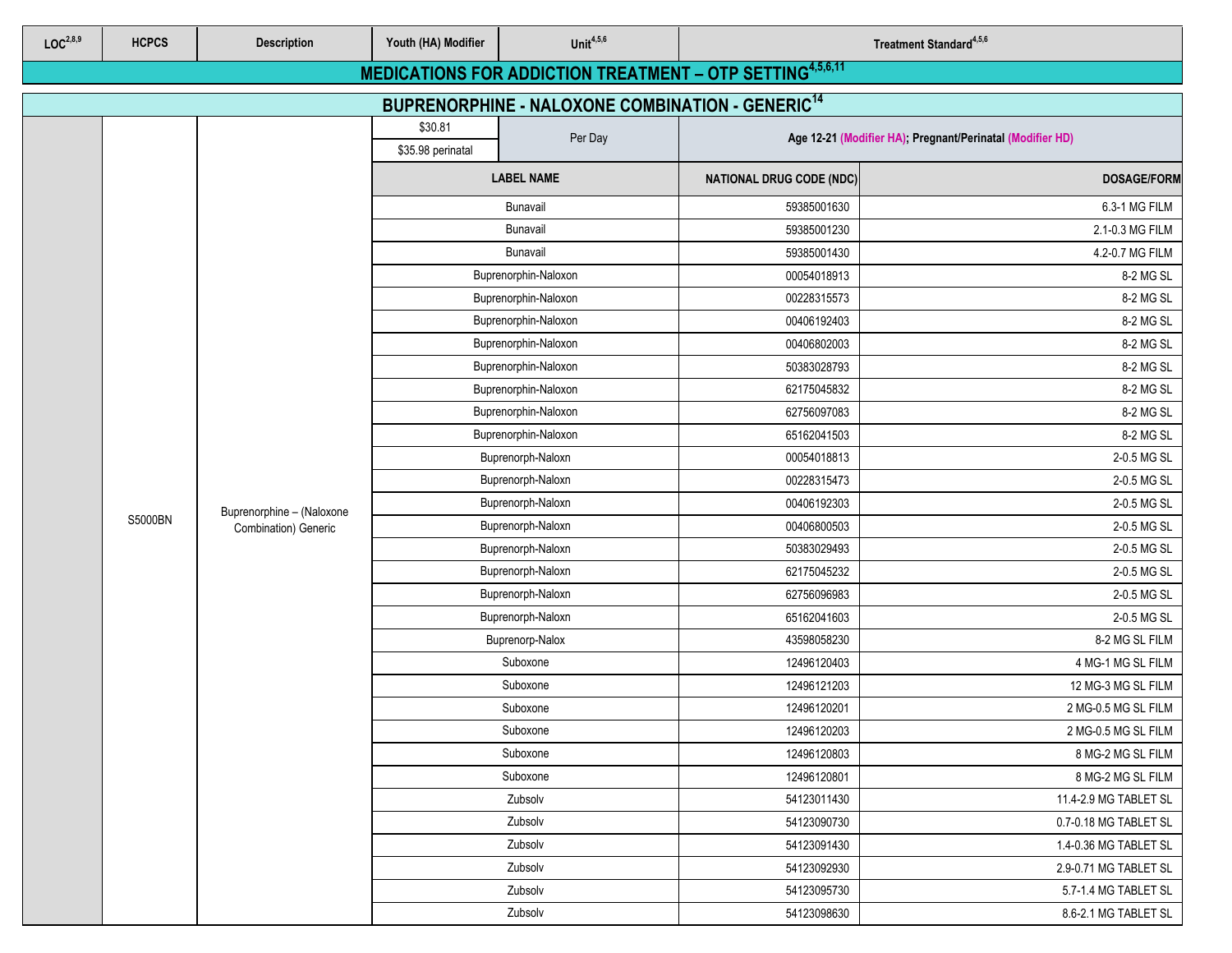| LOC <sup>2,8,9</sup>                     | <b>HCPCS</b> | <b>Description</b>   | Youth (HA) Modifier | Unit $4,5,6$                                                    |                                 | Treatment Standard <sup>4,5,6</sup>                       |               |
|------------------------------------------|--------------|----------------------|---------------------|-----------------------------------------------------------------|---------------------------------|-----------------------------------------------------------|---------------|
|                                          |              |                      |                     | MEDICATIONS FOR ADDICTION TREATMENT - OTP SETTING <sup>11</sup> |                                 |                                                           |               |
| <b>DISULFIRAM - GENERIC<sup>14</sup></b> |              |                      |                     |                                                                 |                                 |                                                           |               |
|                                          |              |                      | \$10.88             |                                                                 |                                 |                                                           |               |
|                                          |              |                      | \$11.05 perinatal   | Per Day                                                         |                                 | Age 12-21 (Modifier HA); Pregnant/Perinatal (Modifier HD) |               |
|                                          |              |                      |                     | <b>LABEL NAME</b>                                               | <b>NATIONAL DRUG CODE (NDC)</b> | <b>DOSAGE/FORM</b>                                        |               |
|                                          |              |                      |                     | Antabuse                                                        | 51285052302                     | 250 MG TABLET                                             |               |
|                                          |              |                      |                     | Antabuse                                                        | 51285052402                     | 500 MG TABLET                                             |               |
|                                          |              |                      |                     | Disulfiram                                                      | 00054035613                     | 250 MG TABLET                                             |               |
|                                          |              |                      |                     | Disulfiram                                                      | 00054035625                     | 250 MG TABLET                                             |               |
|                                          |              |                      | Disulfiram          |                                                                 | 00093503501                     | 250 MG TABLET                                             |               |
|                                          | S5000C       | Disulfiram - Generic |                     | Disulfiram                                                      | 00378414001                     | 250 MG TABLET                                             |               |
|                                          |              |                      |                     | Disulfiram                                                      | 47781060730                     | 250 MG TABLET                                             |               |
|                                          |              |                      |                     | Disulfiram                                                      | 64980017101                     | 250 MG TABLET                                             |               |
|                                          |              |                      |                     | Disulfiram                                                      | 64980017103                     | 250 MG TABLET                                             |               |
|                                          |              |                      |                     |                                                                 | Disulfiram                      | 00054035713                                               | 500 MG TABLET |
|                                          |              |                      |                     | Disulfiram                                                      | 00054035725                     | 500 MG TABLET                                             |               |
|                                          |              |                      |                     | Disulfiram                                                      | 00093503601                     | 500 MG TABLET                                             |               |
|                                          |              |                      |                     | Disulfiram                                                      | 00378414101                     | 500 MG TABLET                                             |               |
|                                          |              |                      | Disulfiram          |                                                                 | 64980017203                     | 500 MG TABLET                                             |               |
|                                          |              |                      |                     | NALOXONE HCL <sup>14</sup>                                      |                                 |                                                           |               |
|                                          |              |                      | \$144.66            | per 2 Units                                                     |                                 | Age 12-21 (Modifier HA); Pregnant/Perinatal (Modifier HD) |               |
|                                          | S5000D       | Naloxone HCL         |                     | <b>LABEL NAME</b>                                               | <b>NATIONAL DRUG CODE (NDC)</b> | <b>DOSAGE/FORM</b>                                        |               |
|                                          |              |                      |                     | Narcan                                                          | 69547035302                     | 4 MG NASAL SPRAY                                          |               |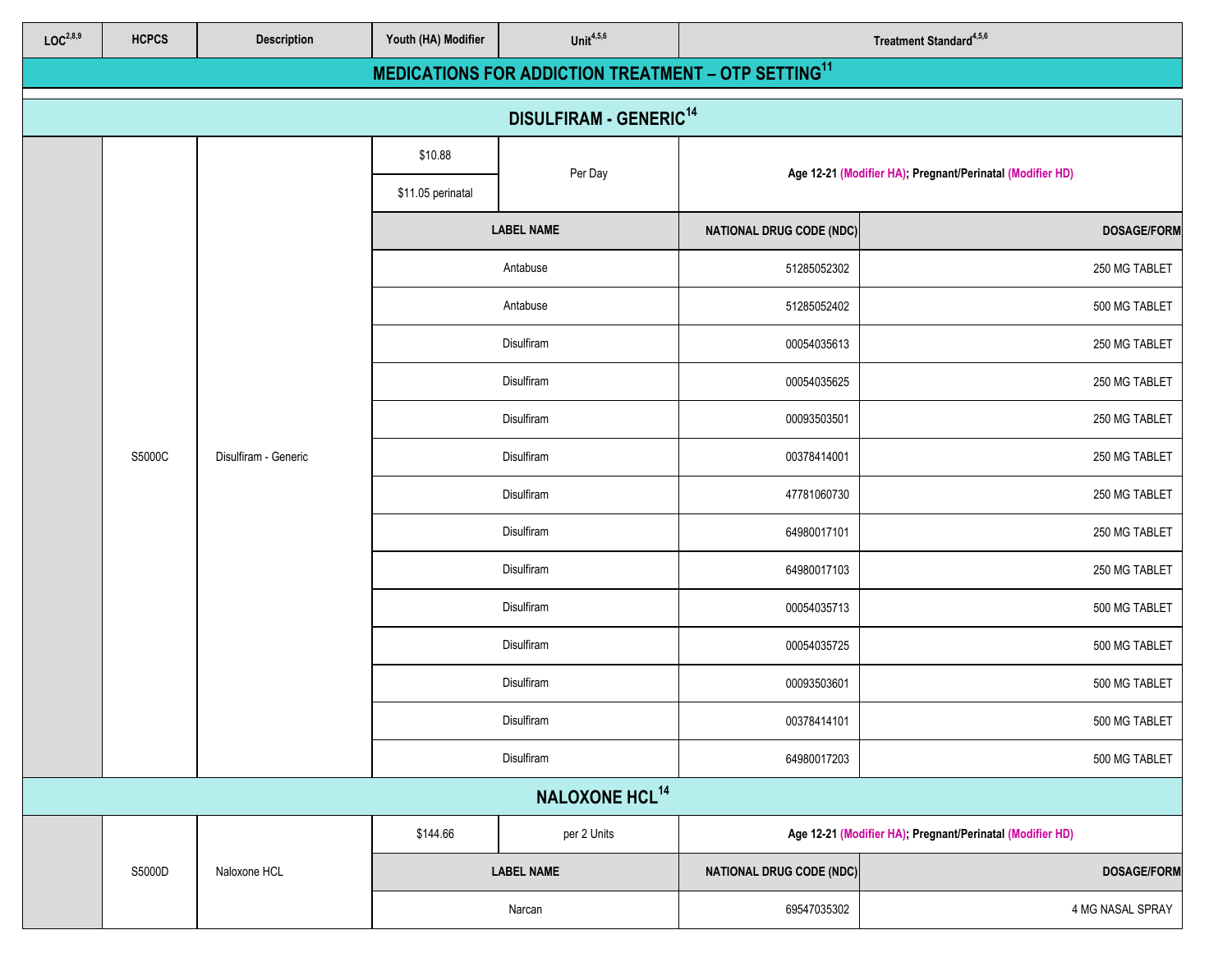| LOC <sup>2,8,9</sup>                                               | <b>HCPCS</b>                               | <b>Description</b>                                           | Youth (HA) Modifier | Unit $4,5,6$                            | Treatment Standard <sup>4,5,6</sup>                                                                                                                                                                                                                                                                                                    |
|--------------------------------------------------------------------|--------------------------------------------|--------------------------------------------------------------|---------------------|-----------------------------------------|----------------------------------------------------------------------------------------------------------------------------------------------------------------------------------------------------------------------------------------------------------------------------------------------------------------------------------------|
|                                                                    | RECOVERY SUPPORT SERVICES <sup>4,5,6</sup> |                                                              |                     |                                         |                                                                                                                                                                                                                                                                                                                                        |
| Recovery<br>Support                                                | H0049                                      | Screening                                                    | \$30.00             | 15-Minute Increment                     | Maximum One Unit Per Patient Per Day Per Provider Agency                                                                                                                                                                                                                                                                               |
| <b>Services</b><br>(RSS)                                           | H0004                                      | <b>Individual Counseling</b>                                 | \$32.45             | 15-Minute Increment                     | Age 12-17 (Modifier HA); Pregnant/Perinatal (Modifier HD)                                                                                                                                                                                                                                                                              |
|                                                                    | H0005                                      | <b>Group Counseling</b>                                      | \$32.45             | 15-Minute Increment<br>(min 60, max 90) | Between 0-24 units per week or 0-6 hours per week <sup>8,9</sup>                                                                                                                                                                                                                                                                       |
| Code: U6 +<br>Last Level of Care U Code DMC Site<br>Certification  |                                            |                                                              | \$2.16              | per minute                              | Age 18-20 (Modifier HA); Pregnant/Perinatal (Modifier HD)                                                                                                                                                                                                                                                                              |
|                                                                    | H0038-R                                    | Recovery Monitoring                                          | \$32.45             | 15-Minute Increment                     | Age 21+ (Modifier N/A); Pregnant/Perinatal (Modifier HD)                                                                                                                                                                                                                                                                               |
|                                                                    | H0038-S                                    | Substance Abuse Assistance                                   | \$32.45             | 15-Minute Increment                     | 0-36 units per week or 0-9 hours per week <sup>8,9</sup>                                                                                                                                                                                                                                                                               |
|                                                                    | H0006                                      | Case Management                                              | \$37.81             | 15-Minute Increment                     | Use population modifier as appropriate                                                                                                                                                                                                                                                                                                 |
|                                                                    | <b>RECOVERY BRIDGE HOUSING12</b>           |                                                              |                     |                                         |                                                                                                                                                                                                                                                                                                                                        |
| Recovery<br><b>Bridge</b><br>Housing<br>(RBH)<br><b>Code: None</b> | H2034                                      | Recovery Bridge Housing                                      | \$50.00             | Day Rate                                | <b>Authorization by County Required</b><br>Age 12-17: 0 days - Not Available<br>Age 18 and Older: 180 days per calendar year noncontiguous <sup>8</sup><br>Pregnant/Post-Partum (Modifier HD)<br>Length of pregnancy and post-partum period, last day of the month when the 60th day after the end of<br>pregnancy occurs <sup>8</sup> |
|                                                                    |                                            | <b>CLIENT ENGAGEMENT AND NAVIGATION SERVICE (CENS)</b>       |                     |                                         |                                                                                                                                                                                                                                                                                                                                        |
| <b>CENS</b>                                                        |                                            | Co-located patient navigation<br>and connection to treatment | \$73.70             | Per Staff Hour                          | Salary and allowable costs (specifically supervisor; clerical/support staff; data-entry clerk; CENS area<br>office space; equipment such as laptops and internet access; supplies) associated with one (1) full-time<br>equivalent Substance Use Disorder (SUD) counselor.                                                             |
|                                                                    | YOUTH ENGAGEMENT SERVICES                  |                                                              |                     |                                         |                                                                                                                                                                                                                                                                                                                                        |
|                                                                    |                                            | Outreach and Engagement                                      | \$30.00             | Day Rate                                | Max of two units of \$30 per youth per day for a total possible of \$60 per youth per day for a maximum of<br>five (5) days per fiscal year                                                                                                                                                                                            |
| Youth Supplement<br>Services for YES<br>program                    |                                            | Transportation<br>Agency Vehicle                             | \$0.56              | Per Mile                                | Up to 80 miles or \$44.80 per month, per beneficiary, when agencies are not also leveraging transportation<br>services funded by other programs the beneficiary qualifies for/is participating in                                                                                                                                      |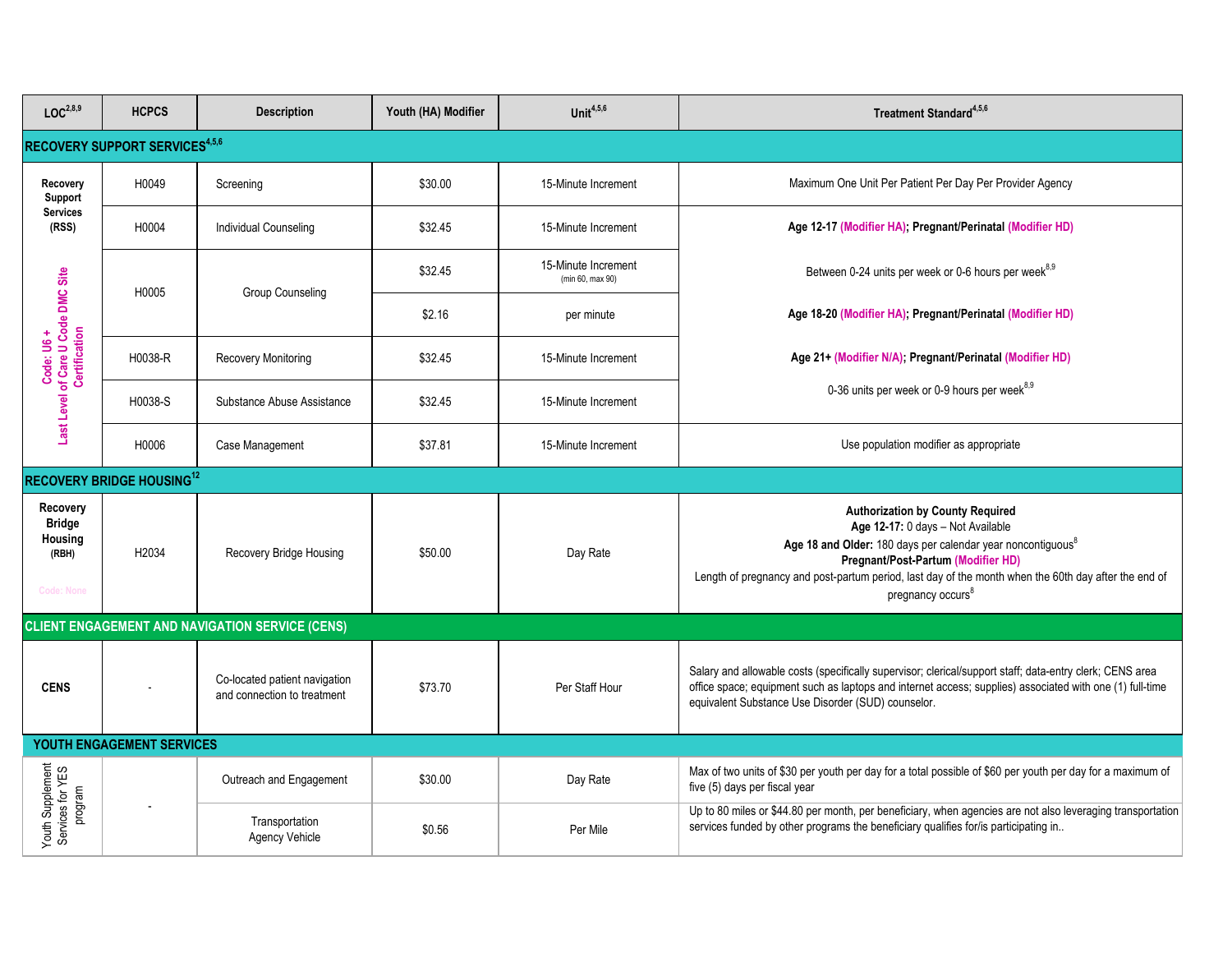| LOC <sup>2,8,9</sup>                                                  | <b>HCPCS</b> | <b>Description</b> | Youth (HA) Modifier | Unit $4,5,6$ | Treatment Standard <sup>4,5,9</sup> |  |
|-----------------------------------------------------------------------|--------------|--------------------|---------------------|--------------|-------------------------------------|--|
| <b>SATBUATIONS</b><br><b>CONTRACTOR</b><br><b>CLAIMS INSTRUCTIONS</b> |              |                    |                     |              |                                     |  |

1 **The Youth Specialization Population Modifier requires the following:**

• Experience serving youth (ages 12 through 17) and Young Adults (up to age 21, as clinically appropriate) in 2 of the last 7 years.

• Demonstrated experience using evidence-based practices that are specific to youth and young adults.

. Counselors and/or LPHAs providing direct SUD treatment services to youth, young adults and families have a minimum of 2 years' experience providing youth services, which includes working with youth who are runaways, vict pregnant or with children.

• Policies and procedures for addressing the needs of youth and young adults with SUD, such as ensuring developmentally appropriate services, family involvement, composition of group counseling, etc.

• Network Provider owner, key staff, and all individuals providing direct services to youths passed a background investigation to the satisfaction of County.

• Listed on the SBAT as a qualified site.

2 U Codes: Claims submission in Sage is currently configured to require the identification of "U Codes" for the level of care (LOC), and specific modifiers: "HA" - youth under 21 years old and "HD" - pregnant and perinatal the "LOC" and/or "Treatment Standard" columns indicate what should be selected in Sage for the associated service or population.

| ASAM Level of Care (LOC) and "U Code" Crosswalk for Claims Submission |                                                          |                                                |  |  |  |  |
|-----------------------------------------------------------------------|----------------------------------------------------------|------------------------------------------------|--|--|--|--|
| ASAM 1.0-AR                                                           | <b>Outpatient At-Risk</b>                                |                                                |  |  |  |  |
| ASAM 1.0                                                              | Outpatient                                               | U <sub>7</sub>                                 |  |  |  |  |
| ASAM 2.1                                                              | <b>Intensive Outpatient</b>                              | U <sub>8</sub>                                 |  |  |  |  |
| ASAM 3.1                                                              | Low Intensity Residential                                | U1                                             |  |  |  |  |
| ASAM 3.3                                                              | High Intensity Residential, Population Specific          | U <sub>2</sub>                                 |  |  |  |  |
| ASAM 3.5                                                              | High Intensity Residential, Non-Population Specific      | U <sub>3</sub>                                 |  |  |  |  |
| <b>ASAM 1-WM</b>                                                      | Ambulatory Withdrawal Management w/o Extended Monitoring | U4 + U7 or U8                                  |  |  |  |  |
| ASAM 2-WM                                                             | Ambulatory WM with Extended On-Site Monitoring           | U5 + U7 or U8                                  |  |  |  |  |
| ASAM 3.2-WM                                                           | Residential Withdrawal Management, Clinically Managed    | U <sub>9</sub>                                 |  |  |  |  |
| ASAM 3.7-WM                                                           | Inpatient Withdrawal Management, Medically Monitored     |                                                |  |  |  |  |
| ASAM 4-WM                                                             | Inpatient Withdrawal Management, Medically Managed       |                                                |  |  |  |  |
| ASAM 1-OTP                                                            | Opioid Treatment Program                                 | UA, HG                                         |  |  |  |  |
| <b>RSS</b>                                                            | <b>Recovery Support Services</b>                         | U6 + last LOC U Code DMC Site<br>Certification |  |  |  |  |
| Population and Modifier Crosswalk for Claims Submission               |                                                          |                                                |  |  |  |  |
| Youth                                                                 | Age 12-17                                                | <b>HA</b>                                      |  |  |  |  |
| Young Adults<br>Age 18-20                                             |                                                          | HA                                             |  |  |  |  |
| Pregnant/Perinatal                                                    | Length of pregnancy and allowable post-partum            | HD                                             |  |  |  |  |